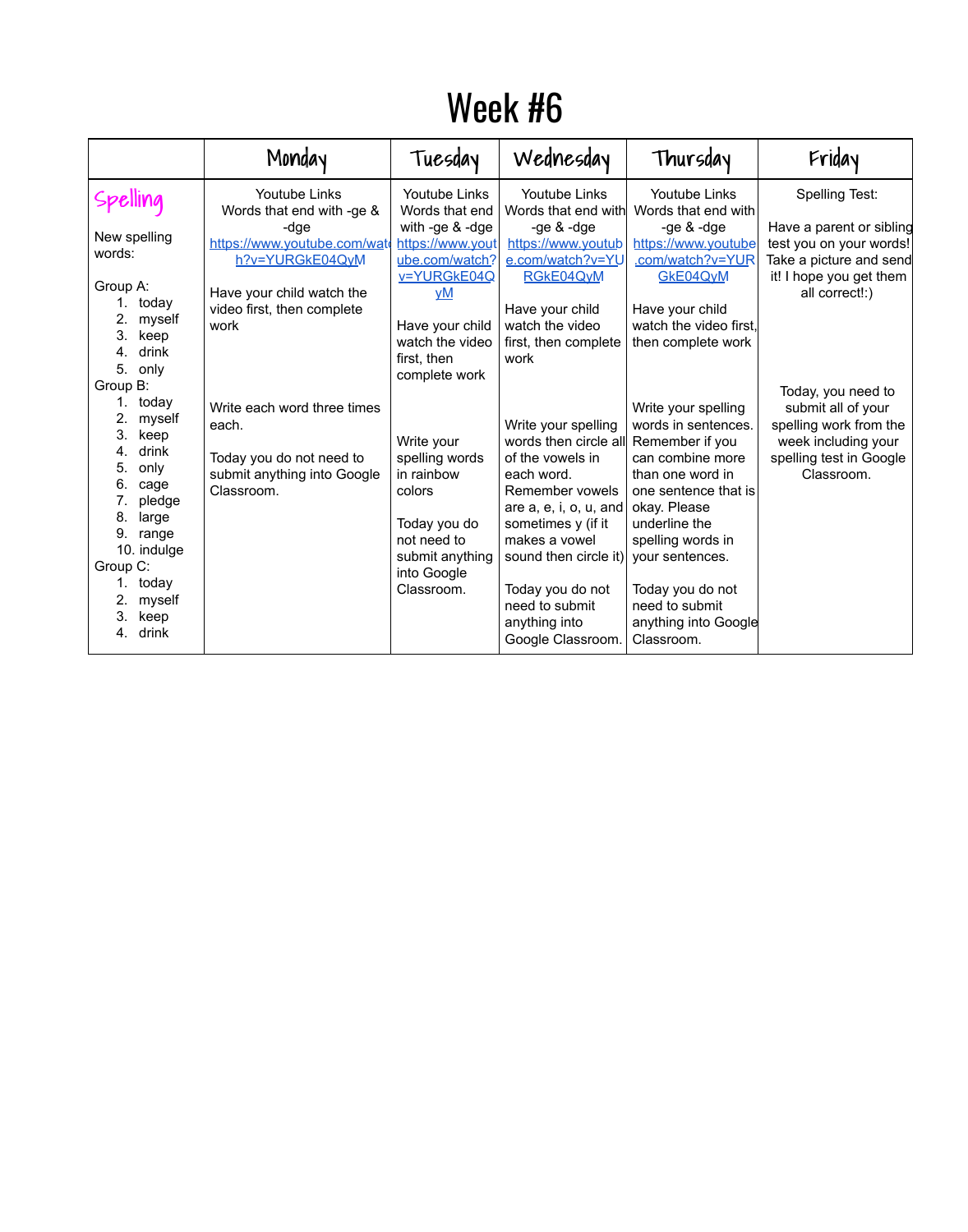| 5.<br>only<br>6.<br>cage<br>pledge<br>large<br>8.<br>9.<br>range<br>10. indulge<br>11. fudge<br>12. huge<br>13. badge<br>14. bridge<br>$15.$ edge |                                                                                                                                                       |                                                                                                                                                                                                  |                                                                                                                                                                                 |                                                                                                                                                                                 |                                                                                                                                                             |
|---------------------------------------------------------------------------------------------------------------------------------------------------|-------------------------------------------------------------------------------------------------------------------------------------------------------|--------------------------------------------------------------------------------------------------------------------------------------------------------------------------------------------------|---------------------------------------------------------------------------------------------------------------------------------------------------------------------------------|---------------------------------------------------------------------------------------------------------------------------------------------------------------------------------|-------------------------------------------------------------------------------------------------------------------------------------------------------------|
| Reading                                                                                                                                           | Online reading resources:<br><b>Raz Kids</b><br>Teacher username: nnajm<br><u>Epic</u><br>Class Code: gnt3845<br>Lalilo<br><b>School Code: MQBAAH</b> | Online reading<br>resources:<br><b>Raz Kids</b><br><b>Teacher</b><br>username:<br>nnajm<br><b>Epic</b><br><b>Class Code:</b><br>gnt3845<br><u>Lalilo</u><br><b>School Code:</b><br><b>MQBAAH</b> | Online reading<br>resources:<br><b>Raz Kids</b><br>Teacher username:<br>nnajm<br>Epic<br><b>Class Code:</b><br>gnt3845<br><u>Lalilo</u><br><b>School Code:</b><br><b>MQBAAH</b> | Online reading<br>resources:<br><b>Raz Kids</b><br>Teacher username:<br>nnajm<br><b>Epic</b><br><b>Class Code:</b><br>gnt3845<br>Lalilo<br><b>School Code:</b><br><b>MQBAAH</b> | Online reading<br>resources:<br><b>Raz Kids</b><br>Teacher username:<br>nnajm<br><b>Epic</b><br>Class Code: gnt3845<br>Lalilo<br><b>School Code: MQBAAH</b> |
| Writing                                                                                                                                           | <b>Prewriting using the</b><br>following graphic organizer<br>Introduction:                                                                           | <b>Drafting</b><br>Write sentences<br>skipping lines.                                                                                                                                            | <b>Revising</b>                                                                                                                                                                 | <b>Editing</b>                                                                                                                                                                  | <b>Publishing</b>                                                                                                                                           |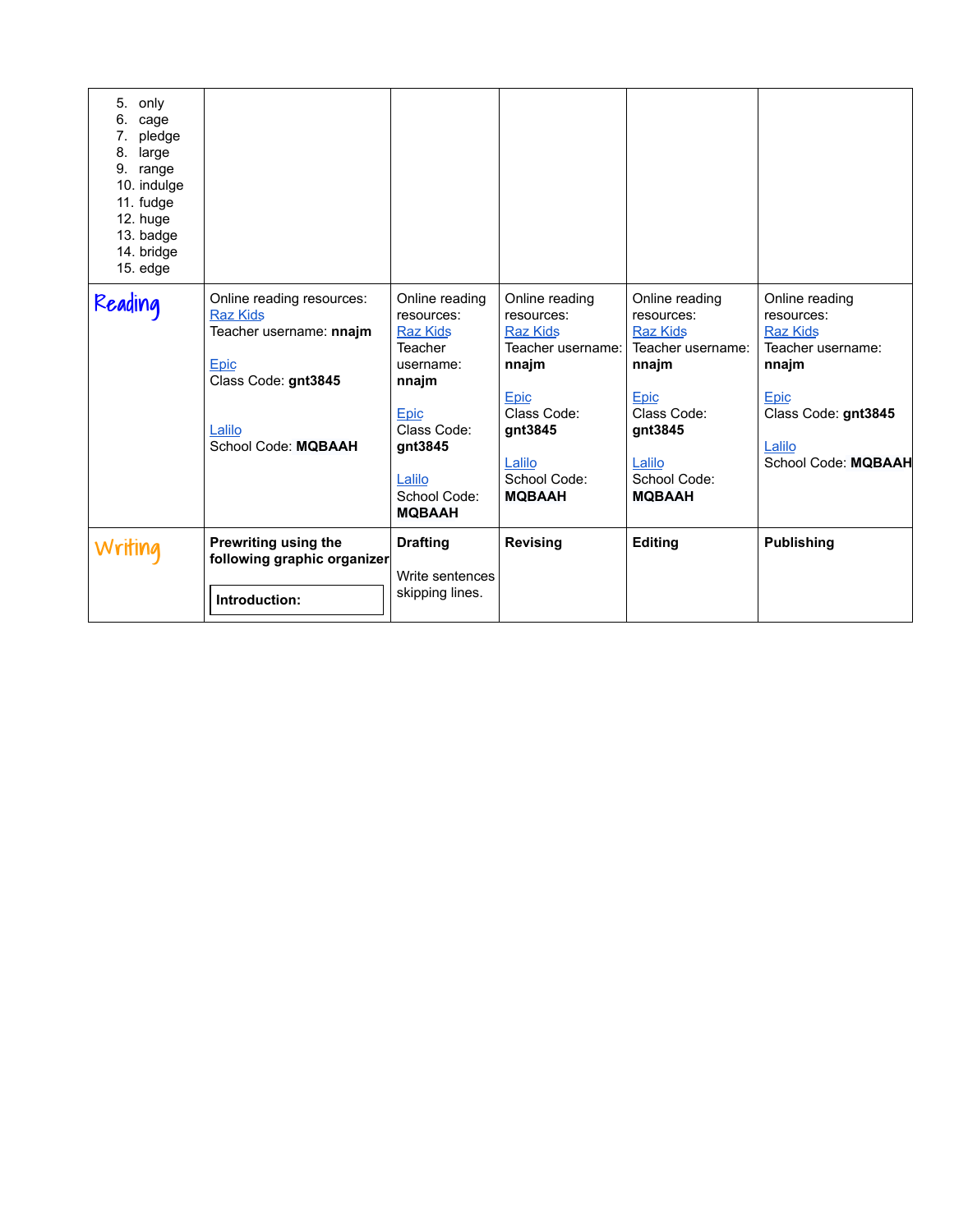| <b>Body:</b><br>Fact #1                                                                                                                                                          | <b>Detail</b>                | Use a red pen to<br>revise your draft | Use a blue pen to<br>edit your draft | Publish on a lined sheet<br>of paper while making<br>the changes from your<br>sloppy copy and without<br>skipping lines. |
|----------------------------------------------------------------------------------------------------------------------------------------------------------------------------------|------------------------------|---------------------------------------|--------------------------------------|--------------------------------------------------------------------------------------------------------------------------|
| Fact #2                                                                                                                                                                          | <b>Detail</b>                |                                       |                                      |                                                                                                                          |
| Fact #3                                                                                                                                                                          | <b>Detail</b>                |                                       |                                      |                                                                                                                          |
| <b>Conclusion:</b><br><b>Closing Statement</b>                                                                                                                                   |                              |                                       |                                      |                                                                                                                          |
| Week #6-Informational<br>Writing:<br>Choose a topic you are an<br>expert at (you know a lot<br>teach to others) then give<br>two or three facts and<br>details about your topic. | about, care about, and could |                                       |                                      |                                                                                                                          |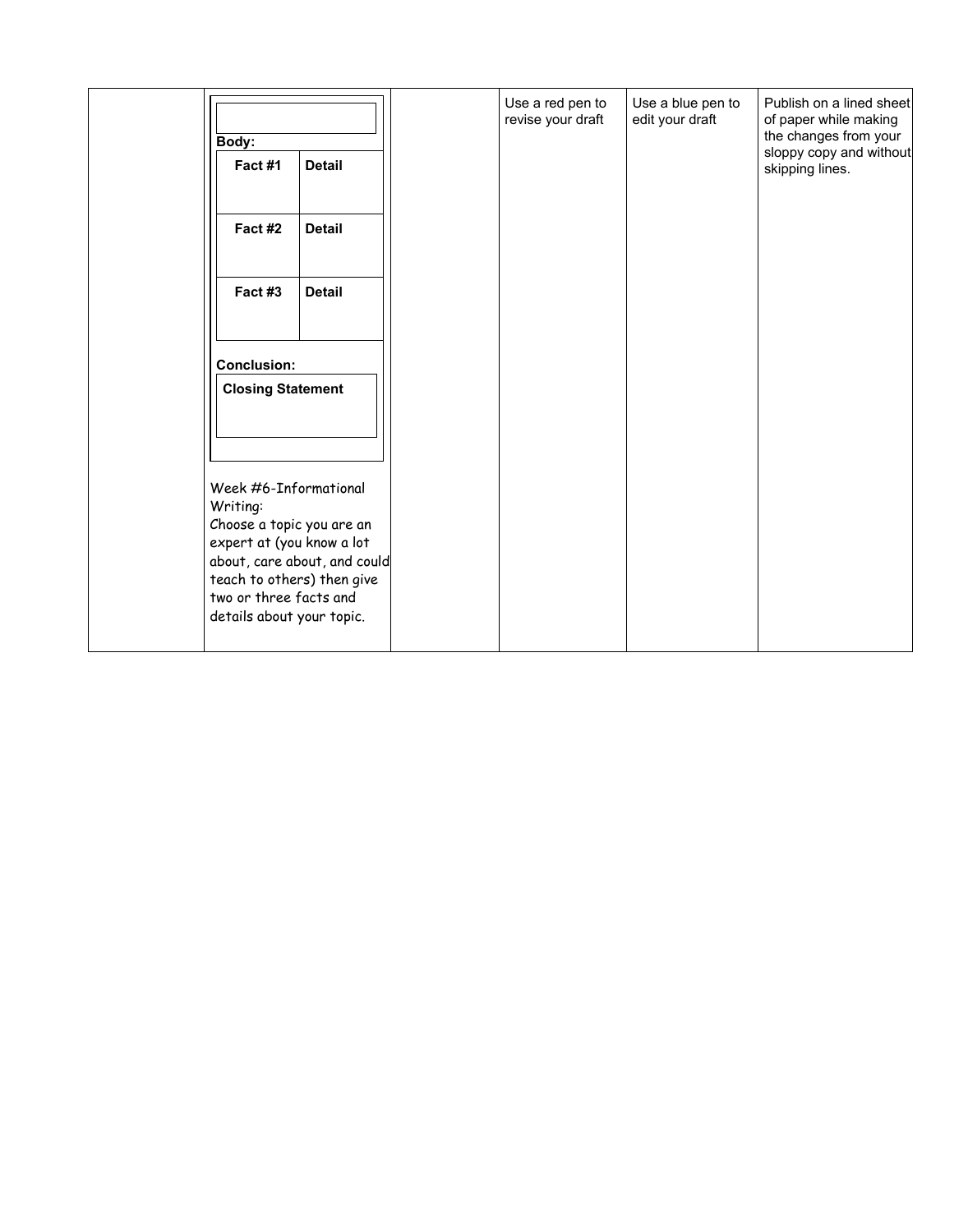|      | If you cannot think of a<br>topic, use the "I'm An<br>Expert!" to help you come up<br>with something to write<br>about.<br>I'm An Expert! Topic List<br>Students should include:<br>Lead<br>$\bullet$<br>Hook<br>$\bullet$<br>A topic sentence<br>2-3 facts about the<br>topic<br>Details/Description<br>Conclusion |                                                                                                                                                                                                |                                                                                                                                                                      |                                                                                                                                                                                                                  |                                                                                                                                                                      |
|------|---------------------------------------------------------------------------------------------------------------------------------------------------------------------------------------------------------------------------------------------------------------------------------------------------------------------|------------------------------------------------------------------------------------------------------------------------------------------------------------------------------------------------|----------------------------------------------------------------------------------------------------------------------------------------------------------------------|------------------------------------------------------------------------------------------------------------------------------------------------------------------------------------------------------------------|----------------------------------------------------------------------------------------------------------------------------------------------------------------------|
| Math | Video Lesson: M5L16<br>https://embarc.online/mod/pag<br>e/view.php?id=436<br>Succeed Pages: M5L16<br>Online math resource:<br>https://www.zearn.org                                                                                                                                                                 | Video<br>Lesson:M5L17<br>https://embarc.o<br>nline/mod/page/<br>$view.php?id=43$<br>8<br><b>Succeed Pages:</b><br><b>M5L17</b><br>Online math<br>resource:<br>https://www.zear<br><u>n.org</u> | Video<br>Lesson:M5L18<br>https://embarc.onlin<br>e/mod/page/view.p<br>$hp$ ?id=440<br><b>Succeed Pages:</b><br><b>M5L18</b><br>Online math<br>resource:<br><u>rg</u> | Video<br>Lesson:M5L19<br>https://embarc.onlin<br>e/mod/page/view.ph<br>$p$ ?id=442<br><b>Succeed Pages:</b><br><b>M5L19</b><br>Online math<br>resource:<br>https://www.zearn.ol https://www.zearn.or<br><u>g</u> | Video Lesson: M5L20<br>https://embarc.online/m<br>od/page/view.php?id=44<br>$\overline{4}$<br>Succeed Pages: M5L20<br>Online math resource:<br>https://www.zearn.org |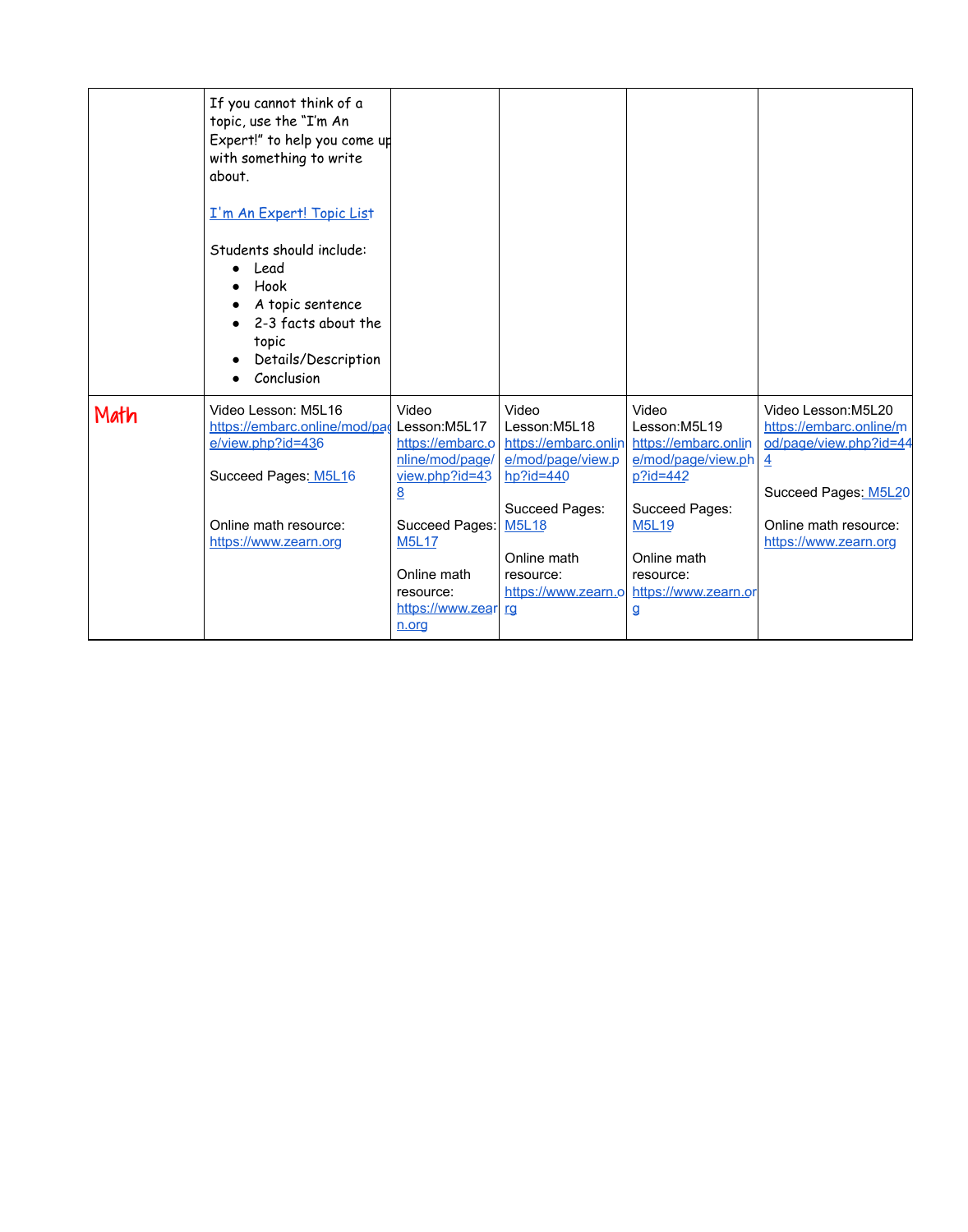| Science | This week, the science<br>experiment we will be working on Mystery #4:<br>on is Mystery #4: Should You<br>Water a Cactus? | <b>Should You</b><br>Water a<br>Cactus?                                  | We will still work We will still work on<br>Mystery #4: Should<br>You Water a<br>Cactus?                 | We will still work on<br>Mystery #4: Should<br>You Water a<br>Cactus?                                                           | Upload your<br><b>Mystery #4 Assessment</b><br><b>Sheet</b><br>to Google Classroom for<br>submission |
|---------|---------------------------------------------------------------------------------------------------------------------------|--------------------------------------------------------------------------|----------------------------------------------------------------------------------------------------------|---------------------------------------------------------------------------------------------------------------------------------|------------------------------------------------------------------------------------------------------|
|         | Science video to watch:<br><b>Student Link</b><br>Watch the video today                                                   | watch: Student<br>Link<br>Gather the<br>materials for<br>your experiment | Science video tol Science video to<br>watch: Student Link<br>Conduct your<br>experiment with an<br>adult | Science video to<br>watch: Student Link<br>Complete the<br>student assessment<br>sheet<br>Mystery #4<br><b>Assessment Sheet</b> |                                                                                                      |
| Social  | Read over slide #1 in the<br>Week #6 SS Slideshow for                                                                     | <b>Read slides</b><br>$#2-6$ in the                                      | Read slides #7-9 in<br>the Week #6 SS                                                                    | Read slide #10 in<br>the Week #6 SS                                                                                             | Read over slide #11 in<br>the Week #6 SS                                                             |